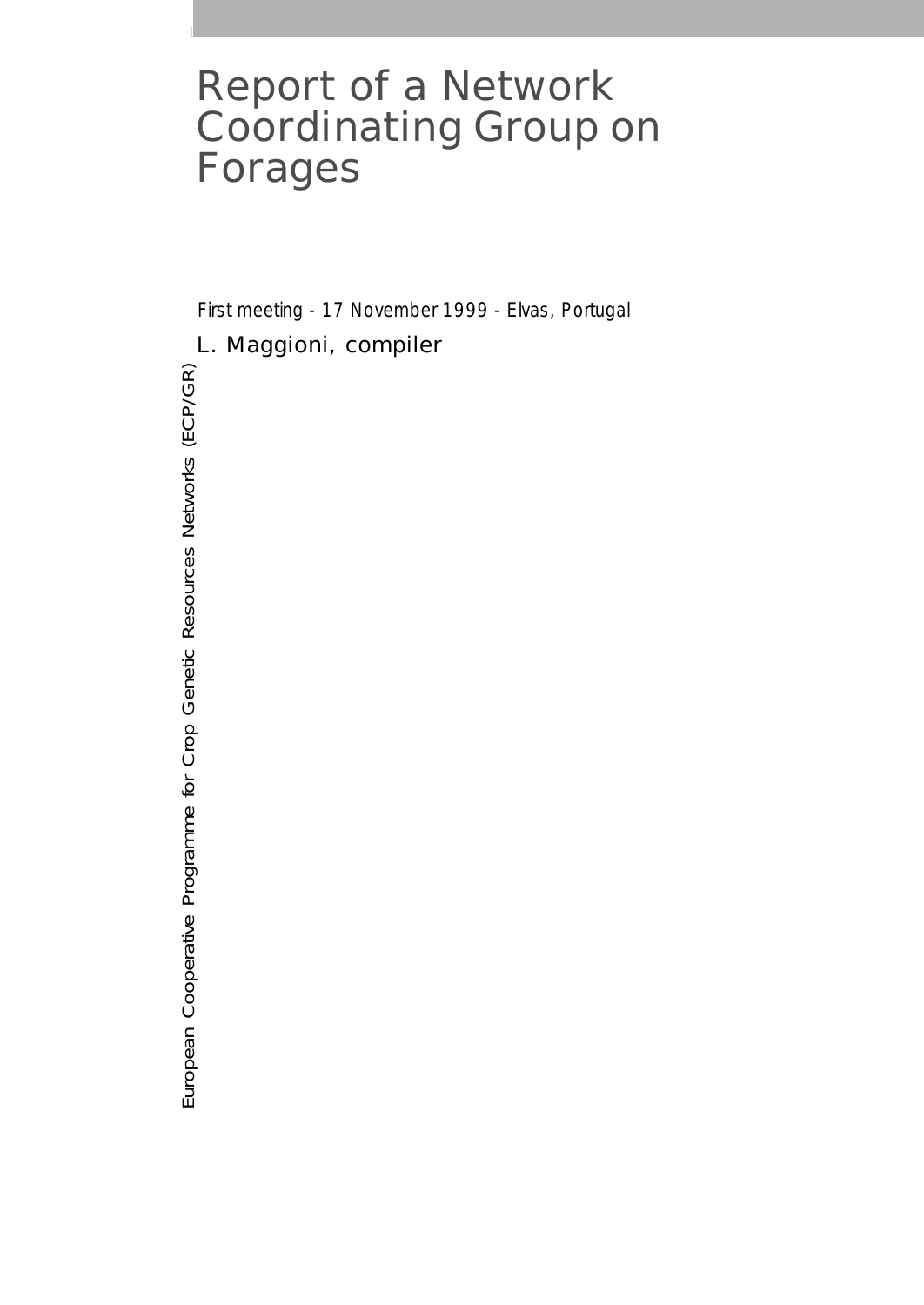# **Meeting of the provisional Forages Network Coordinating Group**

**Elvas, Portugal (17 November 1999)**

# **List of participants:**

L. Horvath M. Hulden E. Lipman L. Maggioni P. Marum V. Negri R. Sackville-Hamilton M. Sevcikova E. Willner

# **1. Introduction**

L. Maggioni presented the outcomes of the last ECP/GR Steering Committee meeting (June 1998). He mentioned that new Working Groups (WGs) were created (increase from 8 to 12) and that the Steering Committee had stressed the need to increase coordination between different networks and to decrease the number of WG meetings. They recommended the establishment of coordinating groups to promote coordination at the Network level and to oversee the activities of the Working Groups. The selection of a provisional Forages Network Coordinating Group (NCG) was made on an *ad hoc* basis by the WG Chair, in consultation with the ECP/GR Secretariat, and according to the criteria of balanced expertise and geographical representation. The ECP/GR Coordinator thanked all the participants who had accepted to serve as Forages NCG members.

P. Marum opened the discussion by asking the opinion of the group about the new mode of operation of ECP/GR during Phase VI. Overall, the establishment of a Forages Network Coordinating Group was welcomed. It is considered a useful forum where issues can be identified in advance by a small group of technicians and valid recommendations prepared in order to be brought to the attention of the WG. However, concern was raised that the entire Forages Working Group was not planning to meet again in the next four years. A number of reasons were given to raise the awareness of the Steering Committee on the need to hold WG meetings more frequently and with larger representation: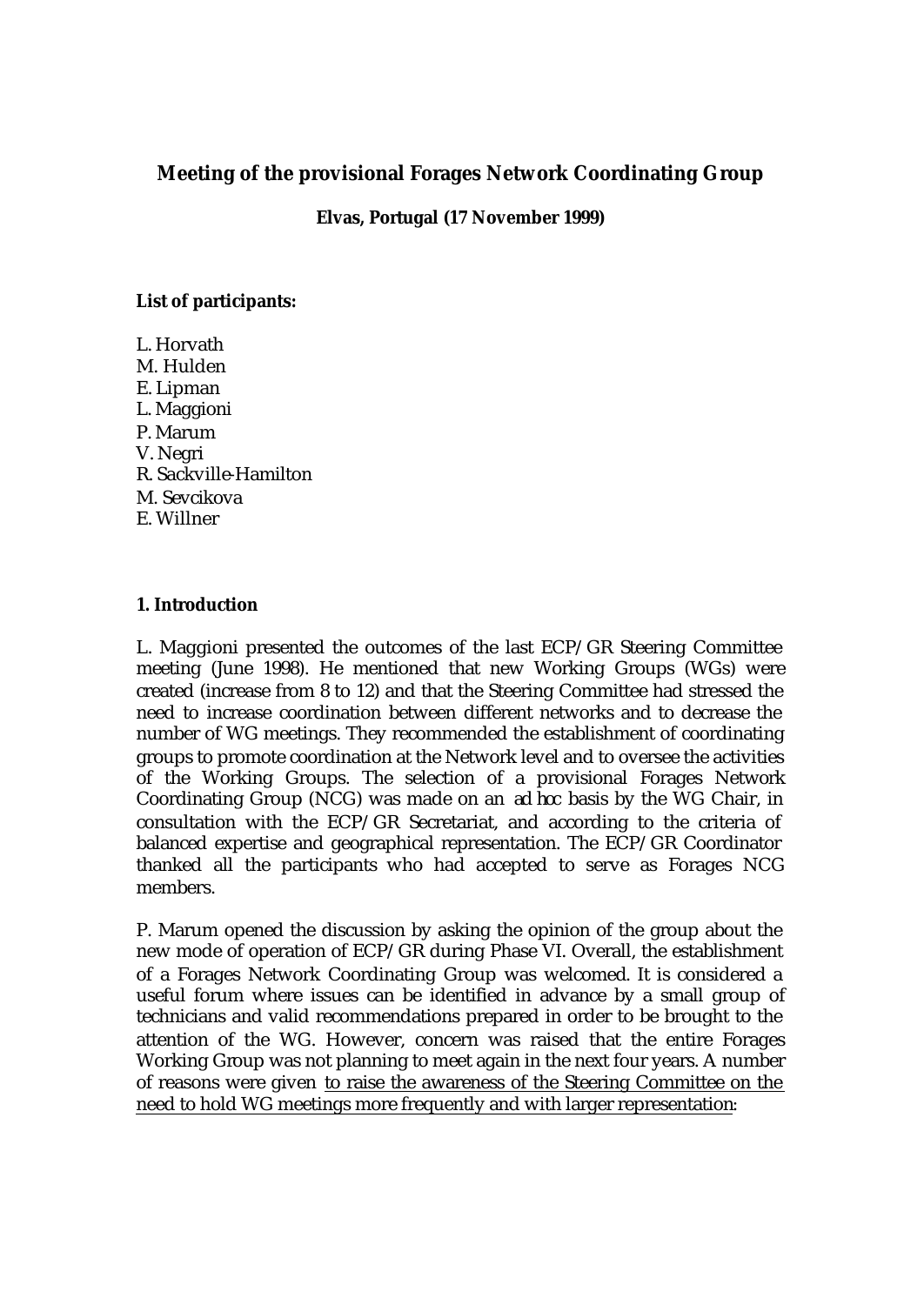-Commitment to work on WG activities is usually offered by WG members during the meetings and in the absence of these it will become increasingly difficult to agree on group workplans.

-During a four to five year time span, many WG members are likely to change. In the absence of meetings, these people will find it difficult to integrate effectively into the group. The continuity of the programme is bound to suffer.

- Experience says that WG activities are more intense around the meeting's event, which is essential to give momentum to the action of the Working Group.

- It is important that the meetings are representative of all the European countries, if ECP/GR is to live up to be the "Platform for the Implementation of the Global Plan of Action (GPA) in Europe"

- While the NCG is composed of a group of experienced people who know how to operate by correspondence, it is especially important that WG members who are not fully integrated meet with the rest of the Group

M. Hulden and P. Marum stressed the need to have communication among networks and not only within networks. L. Maggioni informed that the Industrial Crops NCG had already suggested a meeting of the WG Chairpersons, to be held back to back with the next meeting of the Documentation and Information Network. He also informed that the ECP/GR Secretariat would make sure that all the NCG meetings' reports be made available.

# **2. Crop Working Group Process Analysis**

L. Maggioni explained that the Steering Committee (SC) attempted to develop a matrix that distinguishes minimum and additional tasks for the WGs (see SC meeting report, Braunschweig 1998). The SC will use the (still provisional) matrix to review the WGs' progress and the WGs were encouraged to use it as a basis for the identification of minimum and additional objectives that they should try to achieve.

The NCG discussed and revised the WG Process Analysis matrix, with specific adaptations to accommodate the needs of the Forages WG (see revised Table, Annex 1).

The revision of the table resulted from specific comments listed below: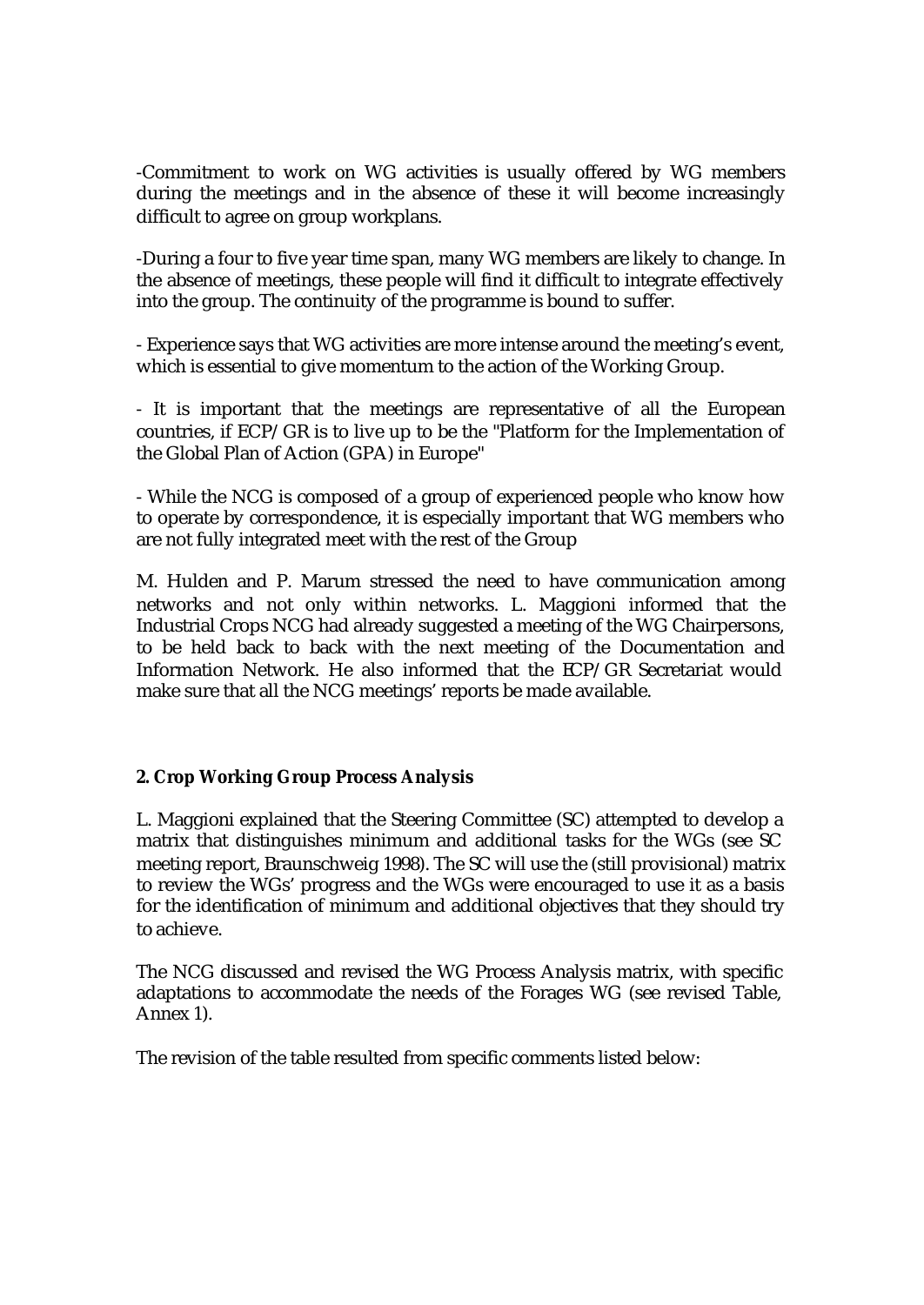#### CONSERVATION REGULAR

Duplicates and synonyms: it is important to define "similar" material, not "duplicates". It would be useful to identify Most Original Samples rather than duplicates.

*Tasks remaining to be completed by the Group: really adopt standards; identify Most Original Samples (MOS); determine appropriate methods; and implement appropriate strategies for conservation.*

#### CONSERVATION EMERGENCY

Safety duplication implemented should be in the "conservation regular" column.

*Tasks remaining to be completed by the Group: regeneration needs were identified in part. All the rest remains to be done*

#### DOCUMENTATION

Considering that today there is a tendency towards relational database (DB), we should talk about one database, not several databases. "European databases established" should be changed to "contributing to the European database". However, "Crop Group" DB managers should be nominated

Mention of the implementation of quality control was suggested, seeing that the original data entry is a problem. The wording "integrity check on data implemented" is suggested.

Accessibility of DBs on the Internet: "Downloadable" access is considered the top priority. "Searchable" access as a second priority.

*Tasks remaining to be completed by the Group: passport data are included to large extent, but still need to be validated. Several data are still missing (passport coverage is not complete, several national collections are missing (i.e. VIR collection).* 

# **COLLECTING**

*Tasks remaining to be completed by the Group: all are far from being achieved. Completion of databases is necessary first.*

# CHARACTERIZATION/EVALUATION

The word "finalised" is considered too strong for the definition of descriptors' lists. It is suggested to change to "agreed".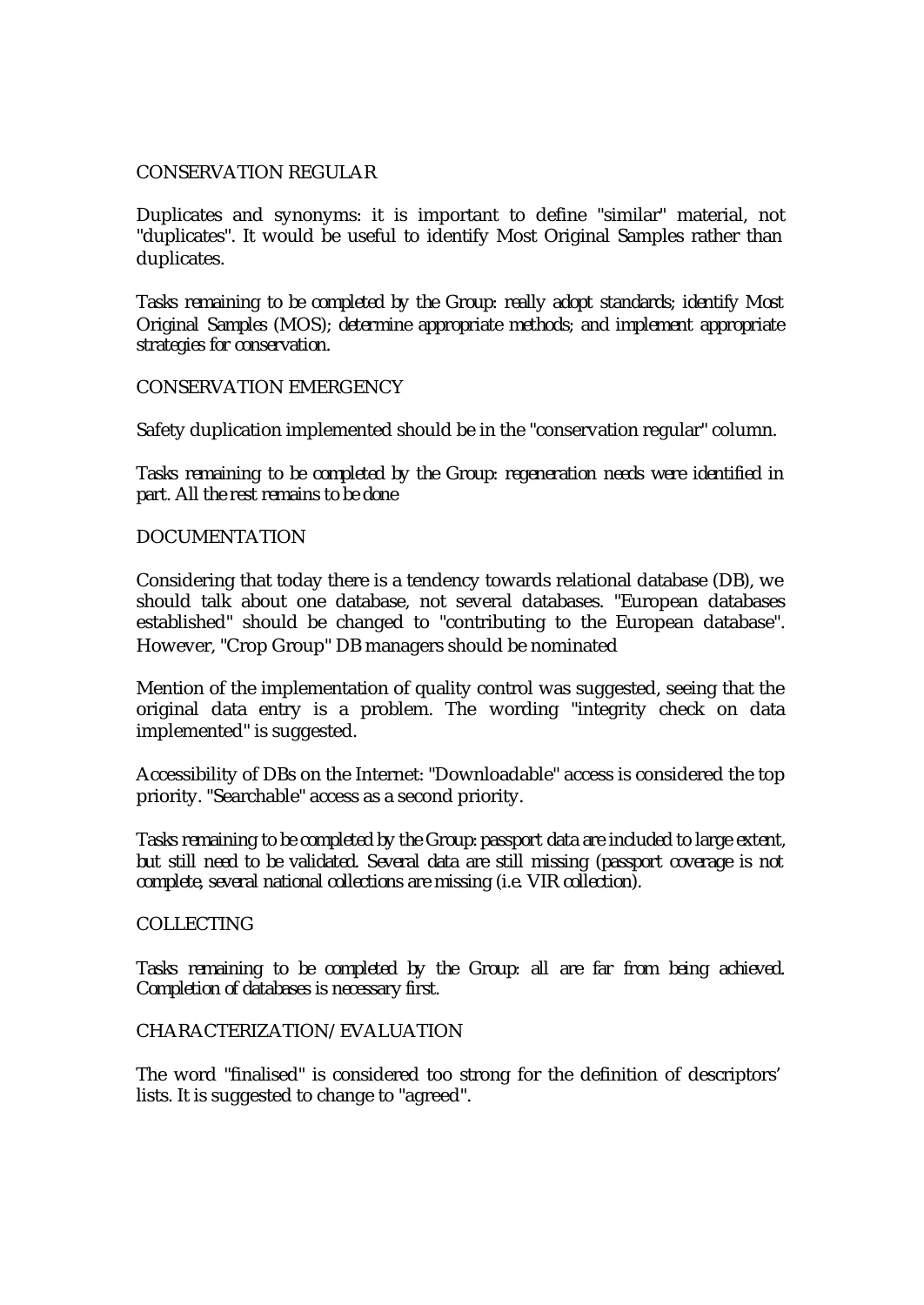"Core collection established" should be part of a column of its own.

"Evaluation of collections carried out". Suggested removing the word "experiments".

*Tasks remaining to be completed by the Group: most activities still need to be carried out. Descriptors' list is to be made simpler and more specific.*

CORE COLLECTION

A new column is suggested for core collection activities

*Tasks remaining to be completed by the Group: a preliminary core collection for* Lolium *was already established. Pre-breeding is carried out by a number of institutes, but not as a group activity.*

COLLABORATION

*Tasks remaining to be completed by the Group: all.*

# **3. Sharing of responsibility**

As an introduction, P. Marum distributed the section on sharing of responsibility published in the report of the last meeting (Discussion and Recommendations, pp. 12-16 and Appendix II, pp. 162-166). The group discussed the need to get started with the establishment of European Forages Collections, as suggested by the Steering Committee. The need to simplify the mechanism originally proposed and published in the report of the sixth Forages meeting, was expressed. The approach taken by the Working Group on *Beta* was chosen as an example. Common feeling was that the Most Original Samples (MOS) would be the ideal candidate accessions to be included in the European Forages Collection. Putting effort into identifying MOS was felt to be more effective than the identification of probable duplicates.

Using theoretical examples, M. Hulden highlighted how to use data integrity checks to identify MOS (e.g. same code for genebank and collecting institute), invalid records (e.g. same code for genebank and donor), incomplete records and how to correct/complete the data.

Further to this discussion, M. Hulden reminded the Group of the need to decide on the standardization of Institutes' acronyms to be used in databases and suggested that each institute decide by which acronym it would want to be known. L. Maggioni explained that the official responsibility for maintaining this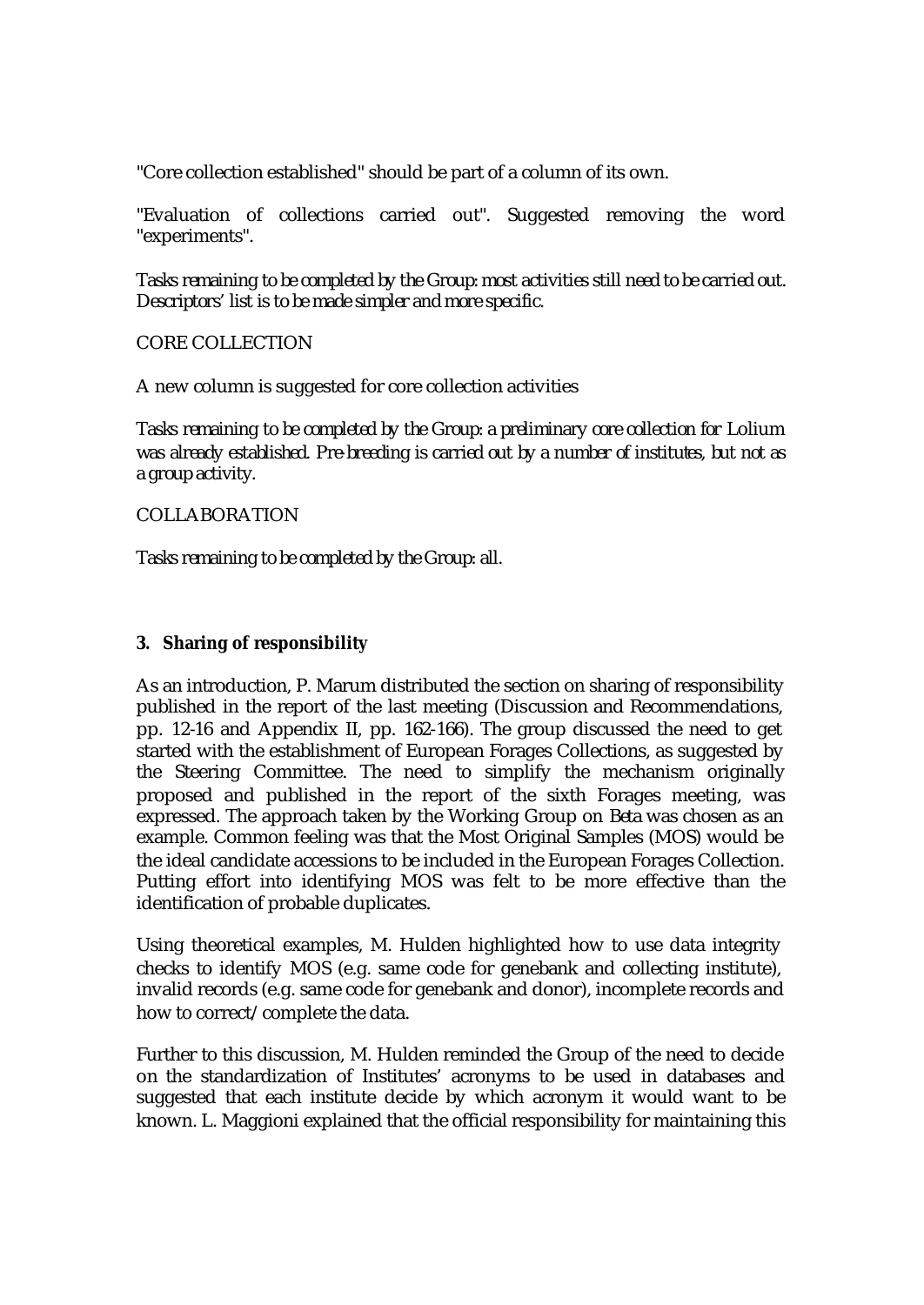list is in the hands of FAO and that further to the departure of J. Serwinsky it remains to be clarified as to how this update would be carried out.

On the basis of M. Hulden's proposal, R. Sackville Hamilton suggested an algorithm that the European Central Crop Databases (ECCDB) managers could use to quickly analyze their database and identify MOS. A proposal based on the NCG discussion was presented on 19 November to the plenary meeting. See conclusion and recommendations in the forages meeting report.

# **4. Minimum standards for regeneration**

This topic was discussed in preparation for the plenary meeting of the following day. The question was asked as to whether the minimum standard guidelines published in the Sixth meeting report can be adopted or need changing?

E. Willner reported that minimum standards are not realistic in her experience (e.g. distance plot, harvest system). It is considered more urgent to multiply more accessions with lower standards rather than multiplying less accessions with higher standards.

M. Sevcikova confirmed that standards are also too high in their institute, where multiplication of collected samples is carried out and not regeneration of stored samples (no request from the genebank). However, R. Sackville Hamilton's and V. Negri's opinion was that it is better to regenerate fewer samples with higher standards, rather than losing genetic diversity between accessions. R. Sackville Hamilton encouraged people to use isolation chambers more, which is often cheaper than using more land.

Difficulties in the application of the higher standards were acknowledged, but it was suggested to keep the same standards until alternative solutions to preserve the same level of genetic diversity can be demonstrated.

It was agreed that at least the regeneration of MOS should be of high quality level. Reference was made to the decision of the World Beta Network to use ISO 9000 standard for quality control.

A report of the NCG discussion was made to the plenary meeting, where the discussion was continued (see conclusion and recommendations in the forages meeting report.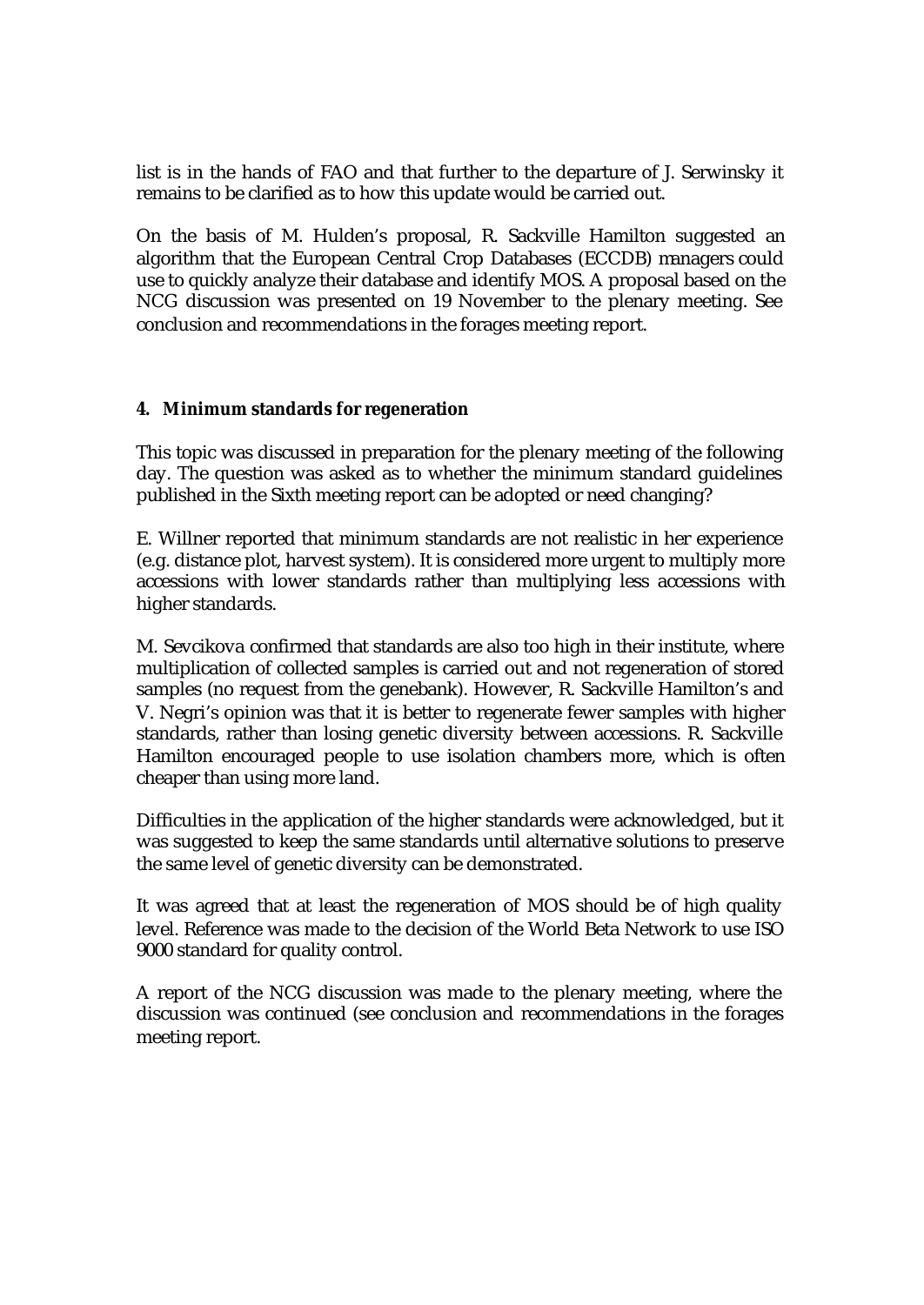# **5. Creation of Core Collections in other species**

V. Negri introduced the discussion on the opportunity to proceed with the establishment of Core Collections (CCs) . The NCG agreed that this is an important task for the Network. The idea of establishing a CC across species was presented by R. Sackville Hamilton. Overall, it was felt that the Group should focus on one crop for which a large collection exists. Medicago was proposed as a Mediterranean crop and *Trifolium repens* as a crop of wider European interest.

M. Hulden proposed the establishment of a virtual CC, considering that on the basis of given criteria, a search engine could build subsets. In this way, the collection would not be static, but evolving (criteria may change over time).

The choice of an appropriate algorithm for the selection of core accessions was discussed.

It was recommended that a subgroup would study details in step implementation, once the species is chosen.

A report of the NCG discussion was made to the plenary meeting, where the discussion was continued (see conclusion and recommendations in the forages meeting report)

# **6. Evaluation of forage accessions**

The issue was introduced by P. Marum. Using an example from Japan, he asked if the group should take the opportunity to prepare guidelines on technical assistance for the evaluation of forage crop genetic resources for different genera.

The Group agreed that this topic will be studied further by the Coordinating Group.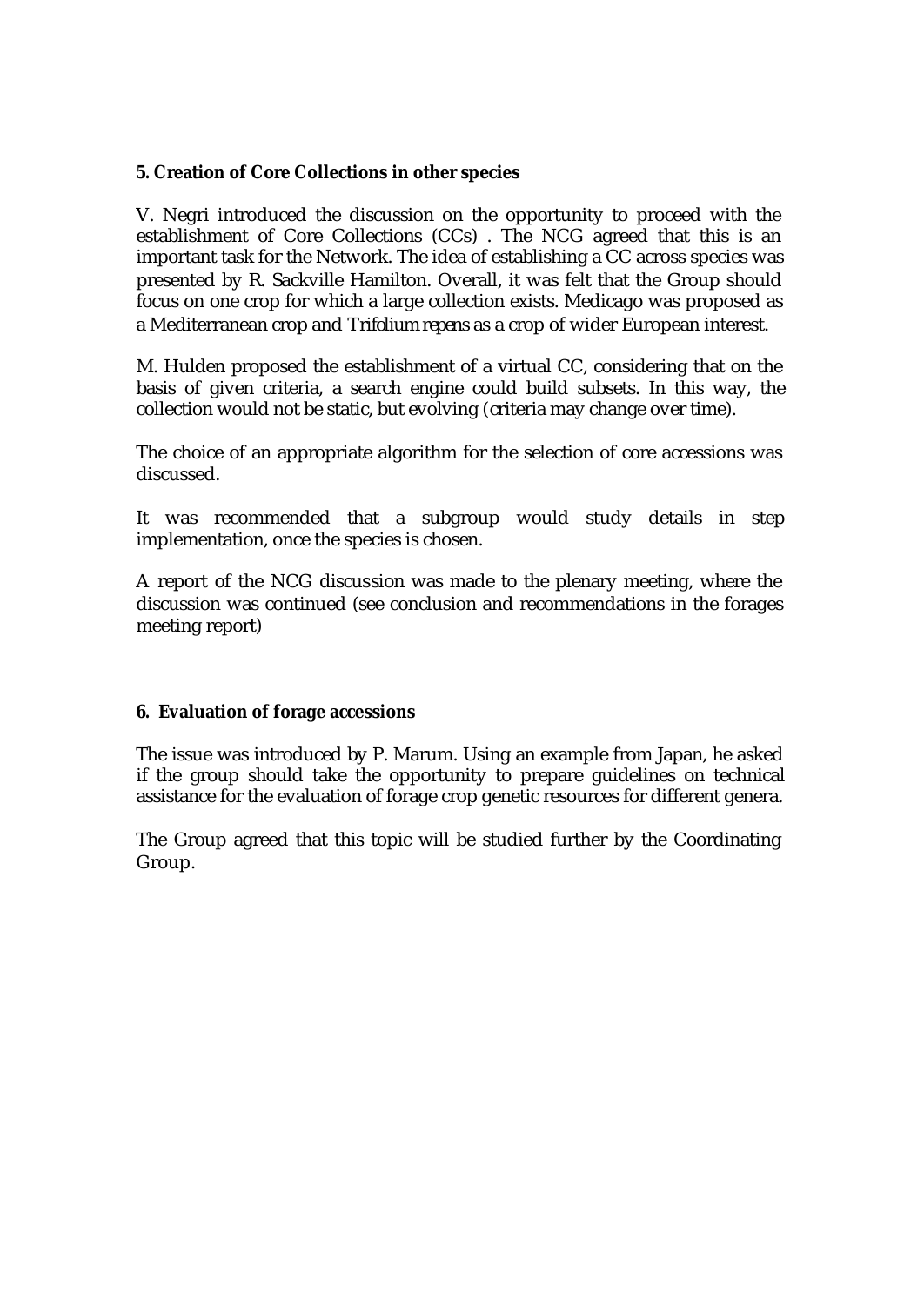| <b>Annex 1 - Crop Working Group Process Analysis</b> |  |  |  |  |
|------------------------------------------------------|--|--|--|--|
|------------------------------------------------------|--|--|--|--|

| <b>Activities</b>                     | <b>Minimum</b>                                                                                                                                                                                                                           | <b>Undecided</b>                                            | <b>Additional</b>                                                                                                                                             |
|---------------------------------------|------------------------------------------------------------------------------------------------------------------------------------------------------------------------------------------------------------------------------------------|-------------------------------------------------------------|---------------------------------------------------------------------------------------------------------------------------------------------------------------|
| <b>Conservation</b><br><b>Regular</b> | <b>Uniform standards for</b><br>regeneration,<br>multiplication and<br>conservation adopted.<br>Most original samples<br>identified.<br>Most appropriate<br>methods of conservation<br>determined.<br>Safety-duplication<br>implemented. |                                                             | Appropriate<br>alternative/complementary<br>ex situ conservation<br>strategies implemented.                                                                   |
| <b>Conservation</b><br>emergency      | <b>Regeneration needs</b><br>identified.<br><b>Procedures for</b><br>emergency regeneration<br>established.<br><b>Emergency regeneration</b><br>carried out.                                                                             |                                                             |                                                                                                                                                               |
| <b>Documentation</b>                  | Contribute to the<br>European database.<br>Crop group data set<br>manager identified<br>Passport data included.<br><b>Protocol for updating</b><br>data elaborated.<br><b>Implementation of</b><br>integrity check                       | <b>Database</b><br>accessible<br>through<br><b>Internet</b> | <b>Characterization data</b><br>included.<br>Evaluation data included.<br>Crop-specific links with<br>other programmes/<br>Networks/databases<br>established. |
| <b>Collecting</b>                     | Genetic diversity of<br>crops inventoried based<br>on available data.                                                                                                                                                                    |                                                             | Collecting activities, where<br>needed, carried out.                                                                                                          |